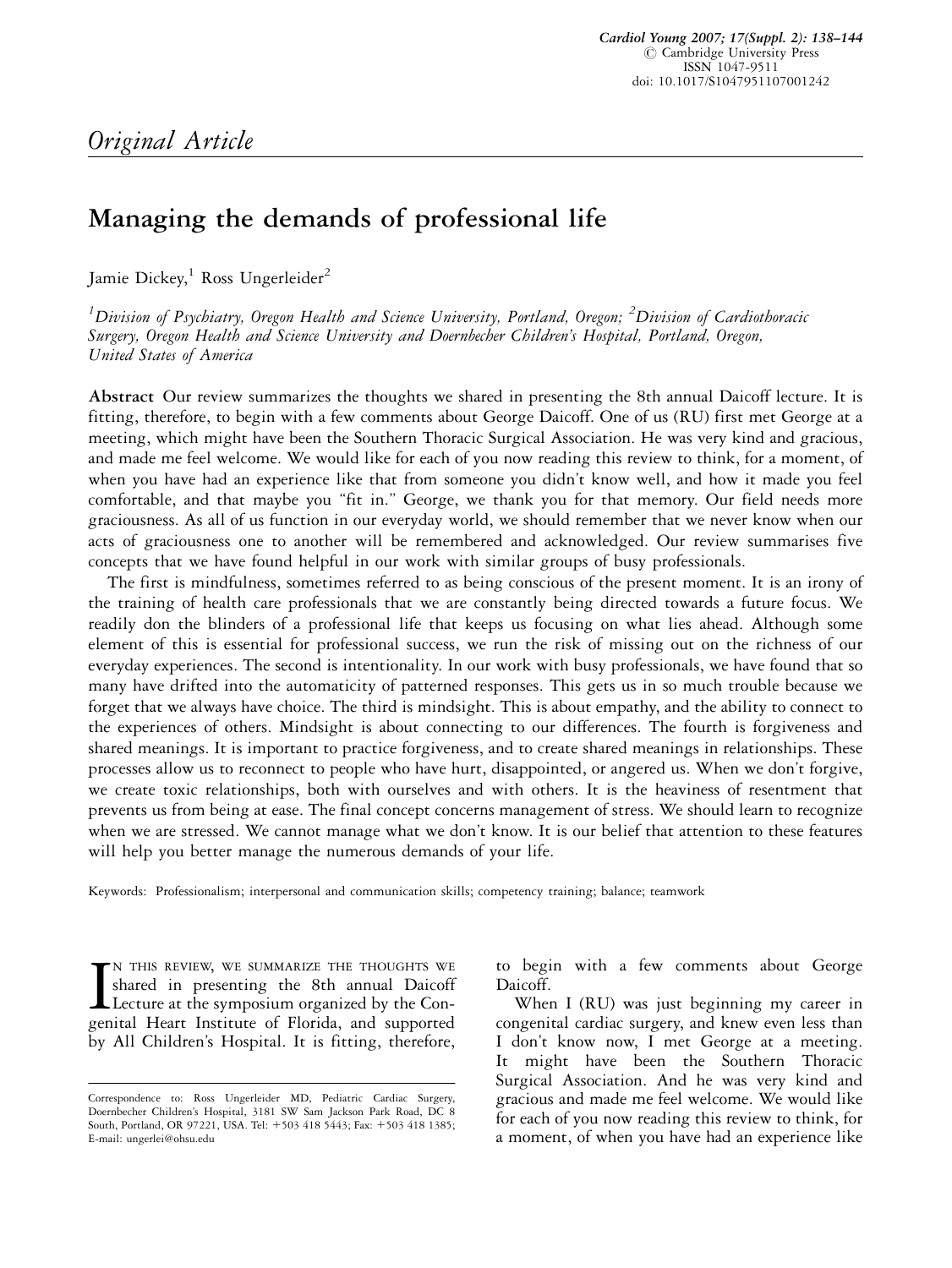that from someone you didn't know well, and how it made you feel comfortable, and that maybe you ''fit in.''

George, we thank you for that memory. Our field needs more graciousness. As all of us function in our everyday world, we should remember that we never know when our acts of graciousness one to another will be remembered and acknowledged.

As we begin the thoughts we wish to share with you, it is essential that we recognize our similarities. We are all connected by our dedication to helping children born with heart defects. We have developed different skills, linked to our talents and our interests.<sup>1</sup> We succeed because we find ways to work together in a manner that harnesses those respective skills. We have other similarities. We are all navigating the human experience, of which work is just a part, albeit an important part, to which we devote so much of our energy and passion. For each of us, there are other parts, connected to who we are, and what we dream. Our comments are intended to help weave together all the experiences that distinguish the unique tapestry that is life.

We have condensed our review into five concepts that we have found helpful in our work with similar groups of busy professionals. A metaphorical handful that we hope will be retained and use as a guide.

#### Mindfulness

Mindfulness is sometimes referred to as being conscious of the present moment. It is an irony of the training of health care professionals that we are constantly being directed towards a future focus. We readily don the blinders of a professional life that keeps us focusing on what lies ahead. Although some element of this is essential for professional success, we run the risk of missing out on the richness of our everyday experiences.

We offer an exercise that each of you can try to help understand this point. Obtain a piece of chocolate, or other small treat that you commonly consume by the dozen in a matter of minutes. Take that one piece, and commit to having the experience of it. Remove the foil wrap, since we will presume that you have chosen a Hershey's Kiss $^{\circledR}$ , or similar confection. Lift the chocolate to your nose, close your eyes, and breathe in the aroma of the chocolate. Does it bring back any memories? Does it evoke any feelings such as hunger, desire, or happiness? Now, do something you may have never done before. With your eyes still closed, take a tiny bite of this small piece of candy. Avoid your patterned response of putting the entire piece in your mouth and chewing once before you swallow it. This time, take that small bite and let it slowly dissolve in your

mouth. Pay attention to the texture of the candy on your tongue. Concentrate on what the chocolate tastes like. If you are not a chocolate fan, try this with something else that is easy for you to crave. Let the taste linger for several moments with your eyes still closed. How long does the taste remain? How does the intensity diminish? Do you miss that intensity, or is the experience of ebbing ''chocolate ness'' a nice experience itself? Do you wish to have another bite? If so, then go ahead. Can you feel satisfied with this single piece of chocolate? Have you enjoyed this chocolate as much as when you would go through a dozen pieces in the same time frame? Have you enjoyed it more? What if we approached life like this? Each moment is an experience around which we can choose to be mindful. Are there delicious moments in your life that you would like to be able to savour and extend? Connect to those because they are meaningful. It is so often said that life is short just like a single piece of candy is small. Why are we in such a hurry to get to the next piece?

Another useful exercise you can each do everyday to practice mindfulness is to sit quietly and spend some time with yourself. Remember that time with yourself is very different than time by yourself. With your eyes closed, become aware of how nice it is to breathe. With each breath, feel the life giving lusciousness of air. Now, say to yourself: ''May I be happy.'' Think about how wonderful it feels to wish that for yourself. After you have spent some time with that thought, breathe in a second thought: "May I be healthy and strong." Think about how everything you do each day is a gift made possible by your health. Connect to your wish for health and strength. What part of your body are you drawn to? Can you connect to that wish for health as you proceed through your day? Next, say to yourself: "May I be safe and free from danger." Connect to what it feels like to be safe. Are there people or places with whom or where you feel most safe? Can you bring that awareness of what it is like to feel safe with you to everywhere you will be spending your day? Be mindful of that feeling and how your breathing becomes deeper and slower when you give yourself permission to wish for happiness, safety and health. Finally, say to yourself: ''May I be at ease in the world around me.'' Be mindful of the thoughts that accompany easiness. George Daicoff created that feeling for one of us (RU) when he was so welcoming in an environment that otherwise seemed intimidating. What is it like to feel confident, present to yourself and at ease? Can you bring that feeling with you throughout your day, and embrace it when you need it to be present in you?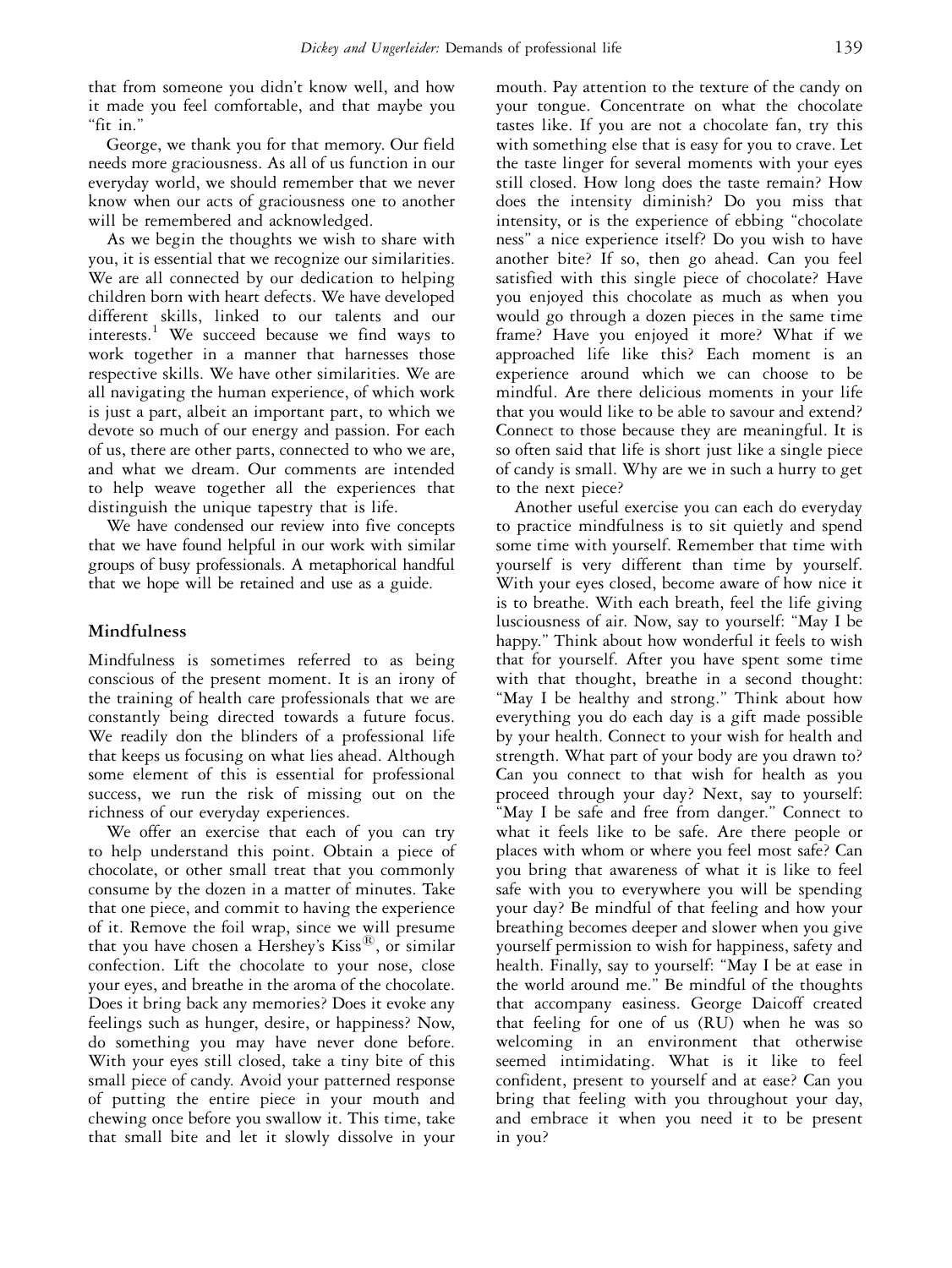Healthcare is so externally focused. We would encourage you to find ways to be aware of what happens for you in the moments of your life as a healthcare professional. Only by experiencing each moment of our lives can we experience all the moments of our life.

# Intentionality

In our work with busy professionals, we have found that so many have drifted into the automaticity of patterned responses. This gets us in so much trouble because we forget that we always have choice. The problem is reflected by us choosing what others might demand or expect from us, rather than finding a way to honour and value our own needs.<sup>2–6</sup> The consequence of automatic living is that we lose connection with what we truly wish for ourselves. We begin to feel controlled and overwhelmed by the responsibilities to our professional life. David Whyte, who is often referred to as the poet for corporate America, writes in his exquisite book, The Heart Aroused:

''In effect, if we can see the path ahead laid out for us, there is a good chance it is not our path; it is probably someone else's we have substituted for our own. Our own path must be deciphered every step of the way."7

We were once asked to give a talk to a large group of surgeons on how to create a balanced life. We followed an expert in time-management. His talk was comprised of an informative sequence of slides that provided advice on how to be organized and efficient from the time you got up in the morning until you went to bed at night. The audience was busy writing notes on every bulleted point. So were we. Here was a lecture full of useful information. We would never again have an excuse for failing to gets our tasks done. And we would be able to expect the same efficiency from others. What a wonderful prescription for success. With the audience now fully cognizant of how much more productive we could all be, we began our talk with a story about time management as we see it. If you take a large jar and fill it with some big river rocks, is it full? "Of course not," replied this now well attuned audience. All right then, what if we then took scoops of pebbles and poured them into the jar to fill those spaces between the rocks. Is the jar full? "No," replied the audience. There is still space. So, what if we then sifted in a bunch of sand and gently shook the jar to make certain it invaded whatever space is left. Is it full? "No." Apparently the previous speaker had made quite an impression. Well, what if we now fill the jar with water. Is it full? "Yes," sighed the audience. "We believe you have now filled the jar.'' So, we asked, what is the point of all this. Our time management guru, who was still in the audience, blurted out the obvious: ''Just what I was mentioning. You can get a lot more into your day than you imagine.'' Well, we replied, that would seem to be the case. We offer another thought that we would like you to consider: If you don't get those big rocks in first, you'll never get them in later. Those big rocks are the secret for being intentional. They are the core elements of your life. If you lose touch with them, you will lose your foothold on the foundation that can support and balance your life.

In healthcare professions, we get caught up by our responsibilities to others. The path that we are told to follow is such that, eventually, we may lose contact with the solid footing we need from the big rocks that would allow this path to run parallel with our personal hopes and dreams. The haunting words in the song, 100 Years, by Five for Fighting remind us that the path we take in life needs to be our path.

I'm 15 for a moment Caught in between 10 and 20 And I'm just dreaming Counting the ways to where you are I'm 22 for a moment She feels better than ever And we're on fire Making our way back from Mars 15...there's still time for you

Time to buy and time to lose 15...there's never a wish better than this When you only got  $100$  years to live... I'm 33 for a moment Still the man but you see I'm a they A kid on the way A family on my mind I'm 45 for a moment The sea is high And I'm heading into a crisis Chasing the years of my life

Half time goes by Suddenly you're wise Another blink of an eye 67 is gone The sun is getting high We're moving on $\dots$ I'm 99 for a moment Dying for just another moment

Achieving balance in professional life has been a hot topic in the past few years at many medical meetings. We are frequently asked to speak about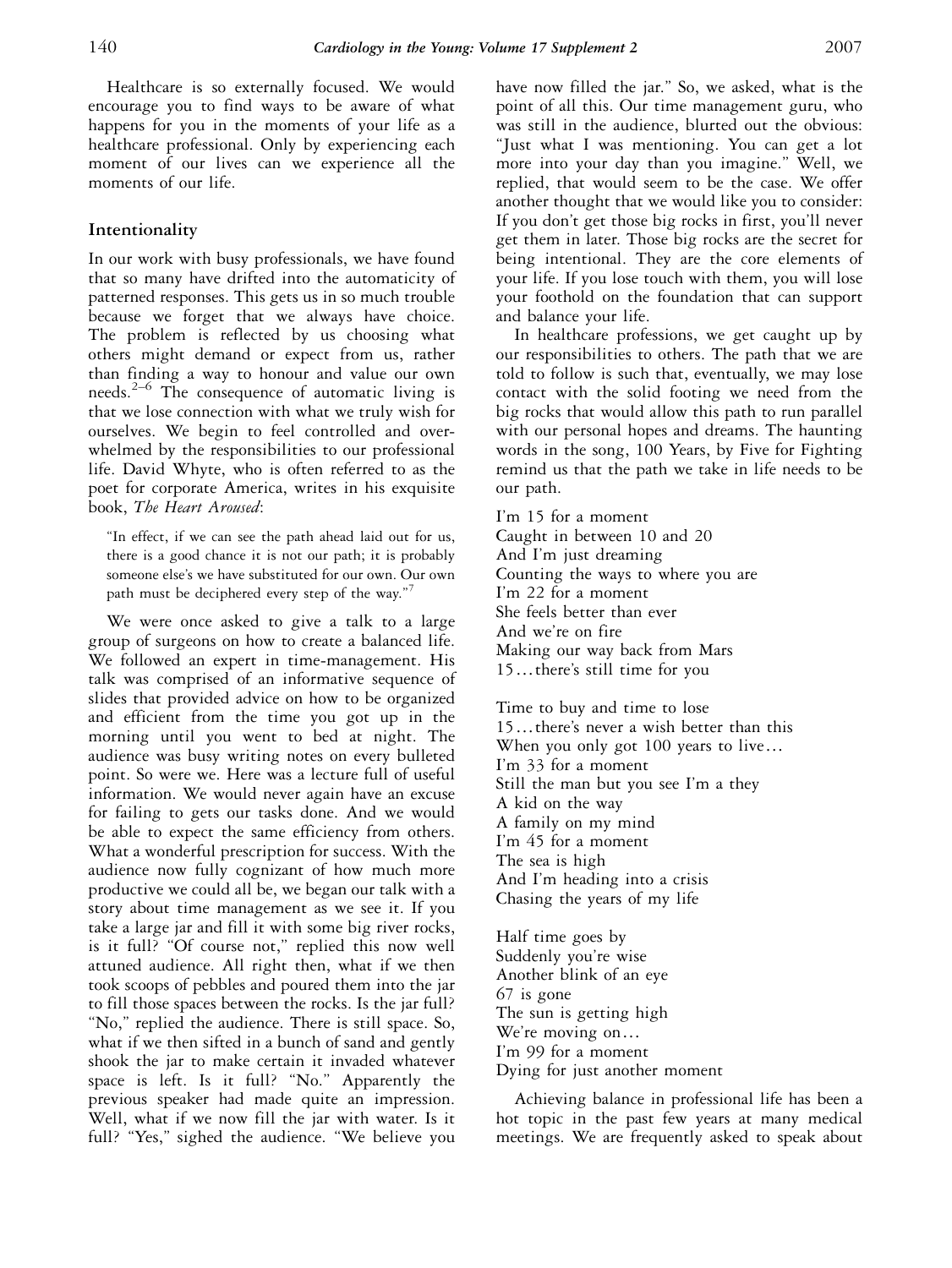this, and we are often in the audience as others give their views on the subject. Balance, contrary to the opinions of some, is not about creating equal parts of work and time with the family. Balance is about choice.<sup>3</sup> "Who are you and what do you want?" These seem like such simple questions, but many of us go our entire life and never answer either. The numbing and insatiable addiction to the external validation that comes from performance recognition can have us lose sight of ourselves. Begin to believe that you are defined by your performance and at some point in your life, you may, having travelled far from who you are and the dreams that you held for yourself, become focused solely on the performance required for the next award. It's as if you set out to be some thing, and you forgot how to be some one.<sup>8</sup> There is a classic scene in the movie City Slickers, with Billy Crystal and Jack Palance. Palance plays the part of Curly, a wizened cowboy who takes middle-aged business men on cattle drives to help them get away from the crises of their lives. Billy Crystal (Mitch) is struggling with how to handle numerous stresses in his life and he is riding alongside Curly when he gets a famous dose of Curly's wisdom.

- Curly: "Mitch, How old are you? 38?"
- Mitch: "39."
- Curly: "Yeah, you all come up here about the same age. Same problems. Spend about 50 weeks a year getting knots in your rope and then you think two weeks up here will untie them for you. None of you get it. (Pause. They stop riding and just look at each other. CURLY continues). You know what the secret of life is?
- Mitch: "No. What?"
- $Curly$ : "This." (he holds up his index finger)
- Mitch: (trying to be funny, and dismissive of his feelings) ''Your finger?''
- $Curly:$  "One thing. Just one thing. You stick to that, everything else don't mean s\*\*t.
- Mitch: "That's great, but what's the one thing?"
- Curly: "That's what you gotta figure out."

That "one thing" might be to figure out your big rocks, those things that give your life a meaningfulness that you feel somewhere in the middle of you. And make choices with them in mind.

# Mindsight

Mindsight $9$  is about empathy, and the ability to connect to the experiences of others. At the beginning of this tribute to George Daicoff, we mentioned that we all have similarities. Mindsight is about connecting to our differences.

Mindsight is about knowing and understanding another in a way that allows us to hold an accurate representation of them within ourselves. It is as if we know them in a way that allows us to see the world through their lens. Many of us have people in our lives with whom we have had this experience, such as a parent, child, teacher, or friend. When we experience mindsight with another we each feel known. We feel ''gotten.'' If you have ever felt "gotten" by someone, then you understand the power or mindsight. Mindsight comes easily for us in some relationships, and can be extremely difficult in others. This difficulty seems to be most pronounced with others who we perceive as having an unfamiliar or different experience of the world than our own.

In the words of Virginia Satir<sup>6,10</sup> "It is in our similarities that we connect, but it is in our differences that we grow.'' In our medical culture we have tried so hard to homogenize each other. We teach our students to see things as we do, and get perturbed when they don't. Charles  $Bosk<sup>11</sup>$  wrote an enlightening field study, Forgive and Remember, after following a surgical team for several months to try and understand the nature of errors that occur on a surgical service. Among these, he described an unconventional category of errors that he termed "quasi normative". These errors were felt by the attending surgeons to be egregious mistakes committed by a resident who didn't remember precisely the way the attending liked things done, as opposed to how another attending on the service wished to deal with similar problems. Are these errors? Or simply differences? In the culture we have created in health care, we tend to handle differences with an approach that resembles interrogating, judging and fixing. People who have authority commonly adopt a style of coercing and telling in order to make sure they get things done "their way." $4,12,13$  This form of connecting obliterates the potential for magnificent contributions that could come from the innovation of others who see a different perspective.<sup>10</sup>

Mindsight is the key to developing nurturing relationships with others that bring out the best that the relationship can offer. This is important for all relationships, be they professional or personal. There is now a lot of research into the neurobiology of the brain indicating that, as you develop understanding of others, which we call empathy, the brain is ''rewired.'' It undergoes a chemical transformation such that neurons become linked in ways that they were not previously.<sup>9</sup> The result is that we begin to find sustenance in relationships through the process of exploring to understand an "other." In this approach, we stay open to the wonderment of trying to understand one another in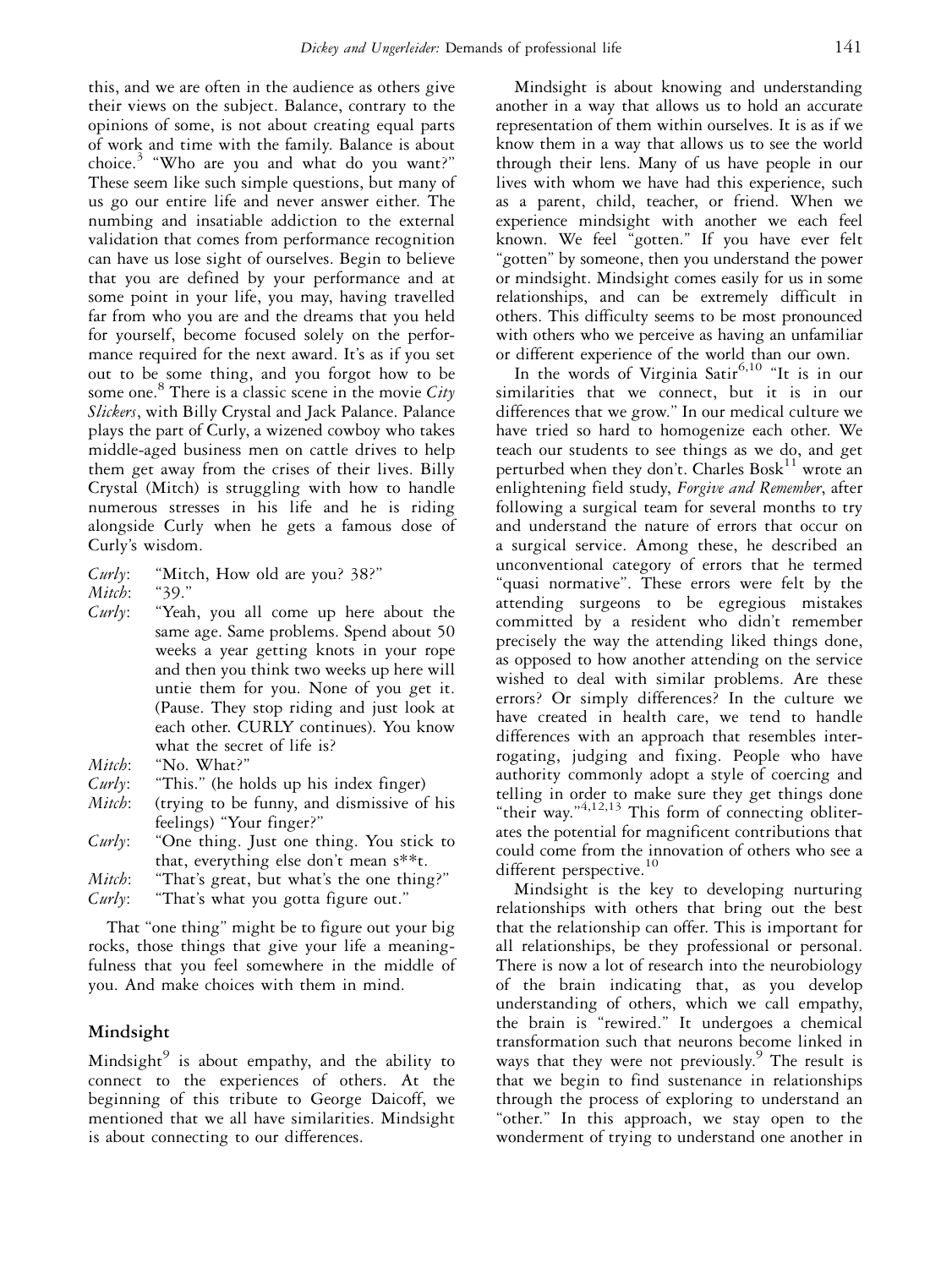a way that connects and appreciates, rather than one that judges and criticizes.

In order to do this, it is important to spend time learning about what is important to people. In the movie, Phenomenon, George (John Travolta) has an attraction for a young woman, Lacey (Kyra Sedgwick), and he sells, at the gas station where he works, the handmade chairs she crafts. He appears to be selling the chairs as fast as she can make them, and she is pleasantly surprised by this, since it is providing her the income she needs to support her children. One evening, she happens to go by George's house, and is astounded to see her chairs stacked everywhere – on the porch and cluttering up the entire first floor of the house. When Lacey confronts George about this, he shrugs his shoulders and says: "I love those chairs. You made them, Lacey." We offer this story as a reminder that we all make chairs of some kind. We are all passionate about, and invested in, something. What does it feel like when someone recognizes your chairs and buys them? Successful relationships, whether at work or at home, require some ability to buy someone's chairs. It is through our ability to influence one another that we form bonds of appreciation and connection.

# Forgiveness and shared meanings

It is important to practice forgiveness, and to create shared meanings in relationships. These processes allow us to reconnect to people who have hurt, disappointed, or angered us. When we don't forgive, we create toxic relationships, both with ourselves and with others. It is the heaviness of resentment that prevents us from being at ease.

Most of us understand this, and yet when we get angry or hurt, we get so swept up with the emotions of the experience that it takes on an inexorable energy that we can't contain. This energy prevents us from relating to that part of us that can remain open to understanding and connecting to others – the piece that we mentioned earlier that is so important to cultivating mindsight.

We suggest that there is something you can do the next time you get so frustrated or irritated with someone that you feel you cannot forgive them. It is the process for creating shared meaning. First, take a deep breath, if necessary, several deep breaths. See if you can connect to some part of yourself that allows for different experiences of the same situation and try to stay open to listening to another. You may need some time to calm down a bit, and if so, ask for it, or grant it to the other if they need it. Then, when you both feel you are ready, sit down with that other person and face each other. Make a commitment that you want simply to understand each

other's perspective, not judge or condemn the other or their perspective. Then, try to explain the other person's point of view in words where they finally say: "yes, that is what I feel or yes, you understand my experience of the situation.'' Then, have them do the same with you, until you feel that they have articulated your feelings and thoughts in a way that you can agree that they ''get you.'' This is hard, and takes practice. Even though we know it is extremely helpful, we each have trouble doing this because we are human, and get so caught up in the emotions of the experience and in our need to control events to create the outcomes we prefer. This is an exercise that you need to practice. As you become more skilled at it, you will create renewed appreciation for others as you begin to understand them as simply having a different perspective than you, not one that is more right or more wrong. In many cases, the problem is not the problem, coping is the problem.<sup>5</sup> There is much written on this topic of relationships, and we would recommend reading more as you learn to explore to understand and connect to others in your life.  $4,6,14-20$ 

As you practice this tool, try not to interrogate to reach judgment. Remember, none of us have the authority to forgive another. Just listen and explore truly to understand the other. If it is hard to listen without feeling criticized or blamed, try breathing deeply, and keep your hands centered around your heart. Have gentle compassion for how much courage it takes the other to tell you their truth, and let them know you appreciate them for doing that. It may be difficult for you to articulate someone else's perspective, but if you listen carefully, they will give you the words. You don't have to agree, just try to understand them. They then will do the same for you, and you will have every opportunity to express yourself so that they can try to understand you. They, too, should refrain from criticizing or judging and only try to make sure that they get the information they need to articulate your feelings in a perspective that conveys understanding. They, too, do not have power to forgive you, but we all have the power to give the gift of forgiveness to ourselves. And the pathway to attaining this gift is to appreciate and cultivate shared meaning with others. At the end, you don't have to come to a decision about who is most "right." You will have accomplished something far more meaningful, namely a shared meaning to describe how you each see the problem. Most importantly, you have learned how to turn conflict into conversation. Without this, the conflict just comes out in some other way, later. Without conflict, there is false harmony.<sup>21</sup> With congruent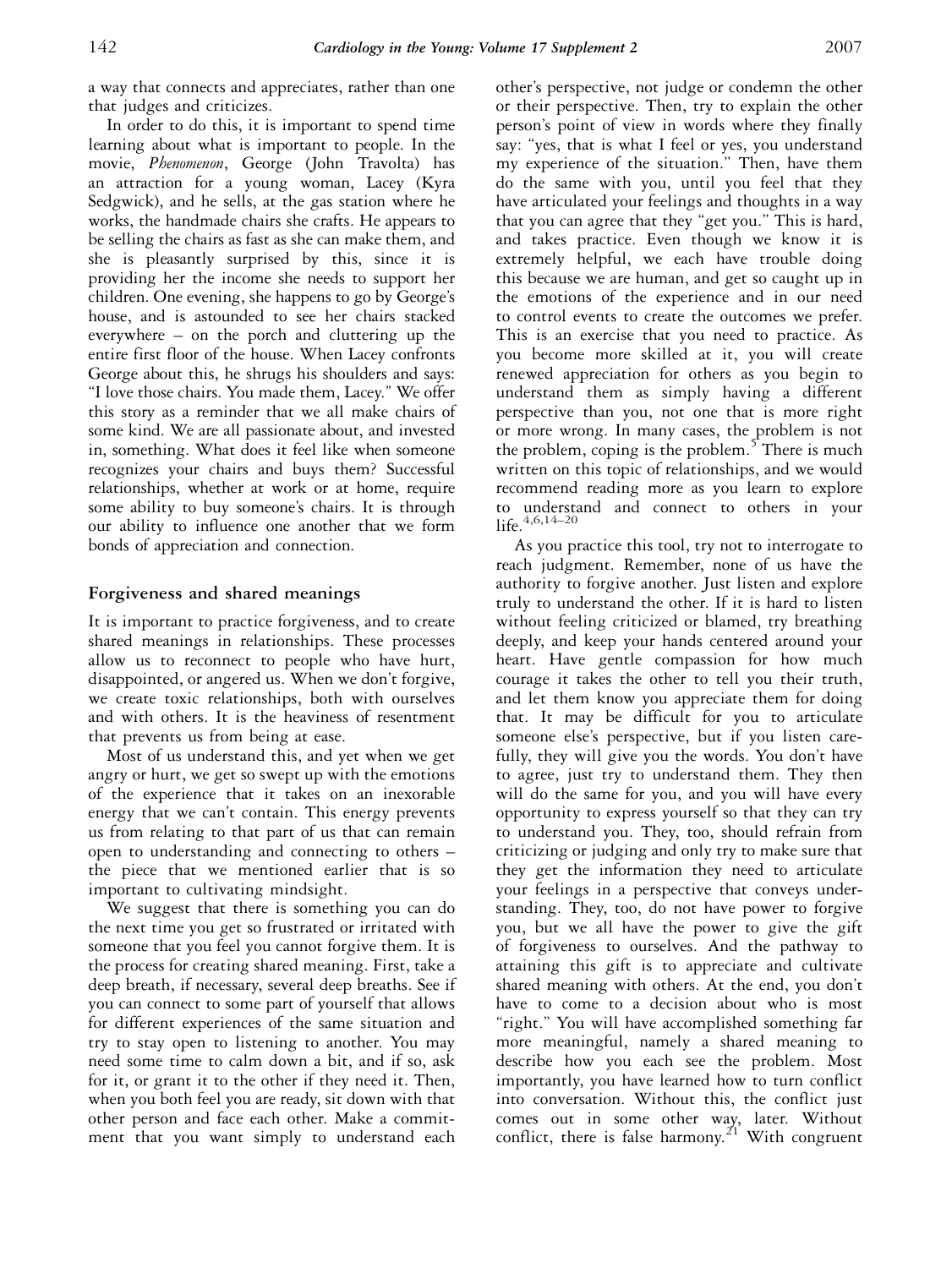dialogue, $4$  there is potential for growth, understanding, and trusting relationships which enhance teamwork.

As you try some of these exercises, practise making friends with yourself and treat yourself the way you would like to be treated by a friend. This is especially helpful for the stressful and often seemingly unforgiving career we have chosen for ourselves.

### Management of stress

We should learn to recognize when we are stressed. We cannot manage what we don't know. The first four tools for managing the demands of your life, discussed in our previous sections, wouldn't be so hard if it weren't for stress. It is when stress enters our life that we lose control, and begin to react with familiar patterns for coping that may serve us well in the moment, meaning they temporarily reduce stress, but eventually create more stress over time. For example, a surgical case may not be going well. The surgeon yells, and blames his team members in the moment. He immediately feels better and experiences a reduction in stress. Unfortunately, he has transferred his stress to members of his team, and may have impacted on their ability to be effective. In the long haul, his momentary reduction of stress will create more stress for him, as he will have to manage the consequences of a poorly functioning and non-trusting surgical team. We finish with a suggestion as to how it is possible to break that ''habit'' of reaction, and create possibility for growth and change.

When I (RU) was training in paediatric heart surgery with Paul Ebert at the University of California in San Francisco, I think it was one of my jobs to get him stressed by introducing him to problems in the operating room he had never seen before – a job I did particularly well! I recall one such occasion. Instead of responding in the way I was accustomed to, he stepped back from the table and took a deep breath, maybe a few deep breaths, and then returned to the work at hand. He seemed calm and poised, and prepared to meet the challenge created by his young resident. I remember that day very well, and I learned that response to stress does not need to be reactive and patterned. We have control over our behaviours and our performance, but only if we choose. That choice is made possible by the recognition that we need to take a moment to acknowledge the stress, by our mindfulness, and choose intentionally to respond in a way that can serve well us and others. In so doing, we create mindsight and shared meanings. In order to help you do this, we offer you another tool.

Take a moment to think about your favourite place. We have had people tell us of many kinds of favourite places, spots where they feel at peace and at home with themselves. It could be a geographical place. For one person, in one of our workshops, it was in the arms of their spouse. For another, it was home. For each of us, there is a place that is a gift.

Think of that place. Close your eyes and feel what it is like to be in that place. Connect to the sounds, the smells, the sensations. Place your hand over your heart, and feel how your heart slows into the rhythm of that space where you feel at peace. Imagine the caressing joy of being in that place, and stay with that feeling for several moments while you breathe in and out the serenity of your favorite place. Then slowly open your eyes and return to the place you are in at this time, only bring with you the feeling that you had while in your favourite place. You can go to your favourite place anytime, and collect some of the tranquility that you need to bring back to the immediate moment in your life. With practice, you can do this in almost any moment of stress. It will surprise you how your heart will slow down, and you will see other options available for you to choose as you select a response.<sup>22</sup> You will have learned a way to manage the demands of your professional life.

Finally, we want to offer one more enchanting thought about your favorite place. It comes from the mesmerizing words of John O'Donohue, a very spiritual Irish poet.<sup>2</sup>

Our difficulty with the earth is that we are usually so busy

And so taken up with our lives,

That we rarely seem to acknowledge that we are actually here at all.

And we rarely wonder, and hardly ever ask ourselves,

How the earth actually sees us.

And it's a very interesting question, you know. When you think of the place you live, or you think of your own favorite place, is it not possible that that place could have a huge affection for you. And it could see you in a very special way And indeed be very proud of you. That it might love to see you coming And miss you while you're away.

Maybe when you die, your own place will be immensely lonesome for you.

And that its huge affection for you will be incredibly sad and sorrowful.

That it will miss your presence.

The way that you walked upon it.